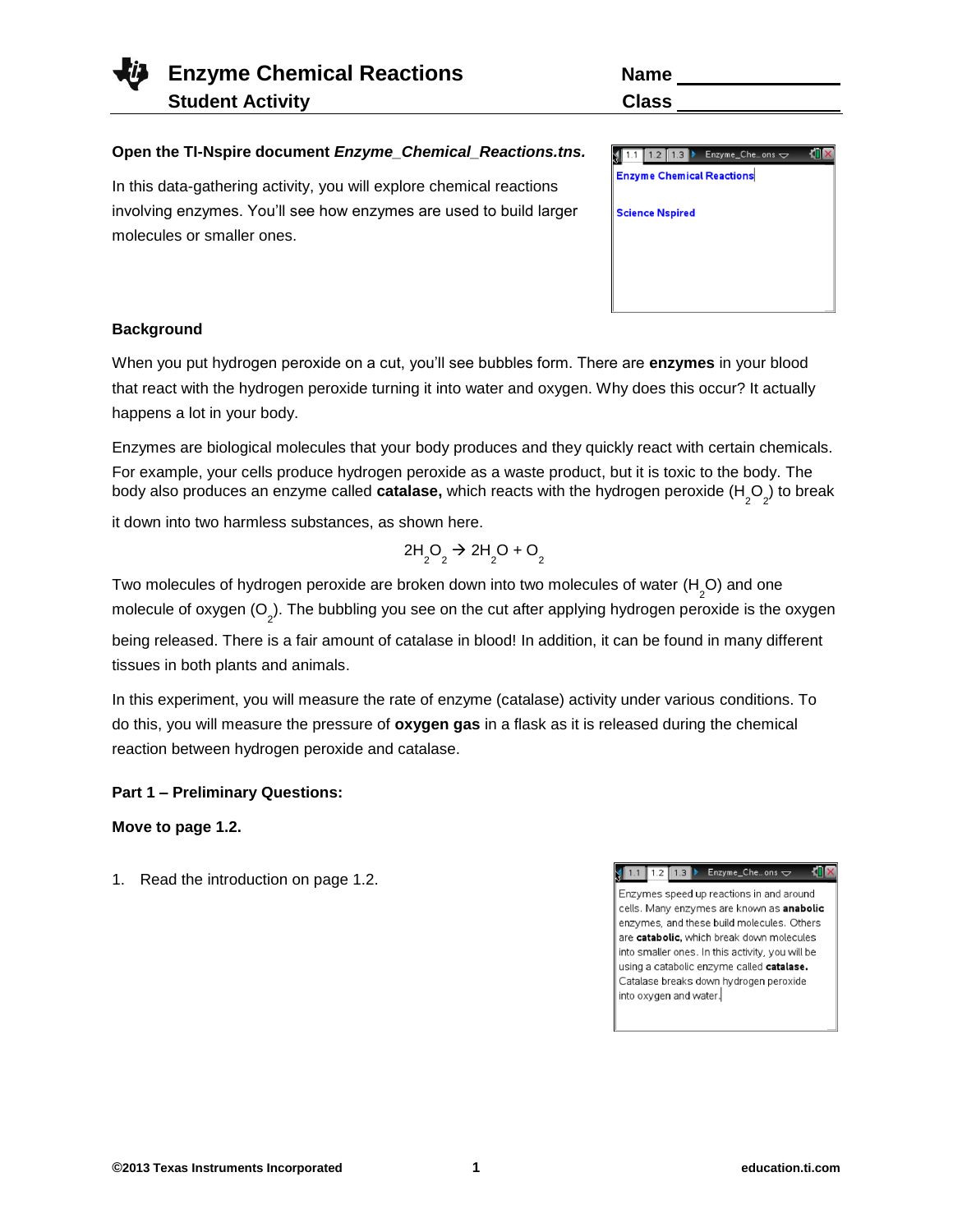# **Enzyme Chemical Reactions Name Student Activity C**

**Move to pages 1.3 – 1.5. Answer questions 1 - 3 here and/or in** 

| .    |  |
|------|--|
|      |  |
|      |  |
| :las |  |

C. catalase gas

C. water and oxygen D. water and hydrogen

C. an atom D. a gas

D. gas from exploding red blood cells

|                                              | *Enzyme Chons $\Rightarrow$<br>1.2<br>1.3 |  |  |  |
|----------------------------------------------|-------------------------------------------|--|--|--|
| Q1. The bubbles that appear when H2O2 is put |                                           |  |  |  |
| on an open wound are                         |                                           |  |  |  |
|                                              |                                           |  |  |  |
|                                              | water bubbles                             |  |  |  |
|                                              | oxygen gas                                |  |  |  |
|                                              | catalase gas                              |  |  |  |
|                                              | gas from exploding red blood cells        |  |  |  |
|                                              |                                           |  |  |  |

Q1. The bubbles that appear when  $H_2O_2$  is put on an open wound are  $\frac{1}{2}$ 

A. water bubbles

**the .tns file.**

B. oxygen gas

Q2. Catalase separates hydrogen peroxide into \_\_\_\_\_\_\_\_\_\_\_\_.

- A. water only
- B. water and carbon dioxide
- Q3. Catalase is an example of \_\_\_\_\_\_\_\_\_\_\_\_.
	- A. an enzyme
	- B. a blood cell

## **Part 2 – Reaction Rate Data Collection:**

## **Move to page 2.1.**

- 2. Page 2.1 is a blank *DataQuest* application. Connect the EasyLink to the TI-Nspire, and then connect the Gas Pressure Sensor to the EasyLink. Select **Menu > Experiment > Collection Setup**. Enter **1** for Rate and **30** for Duration to collect data every 1 second for 30 seconds.
- 3. Attach the tube to the pressure sensor, and then attach the black stopper to the tube.
- 4. Use the graduated cylinder to measure 5 mL of hydrogen peroxide and pour it into the flask.
- 5. Draw 1 mL of the catalase suspension into the syringe.
- 6. Press Start Data Collection **Depart on the TI-Nspire, and immediately add the catalase suspension to** the flask. Then, quickly put the stopper firmly in the mouth of the flask.

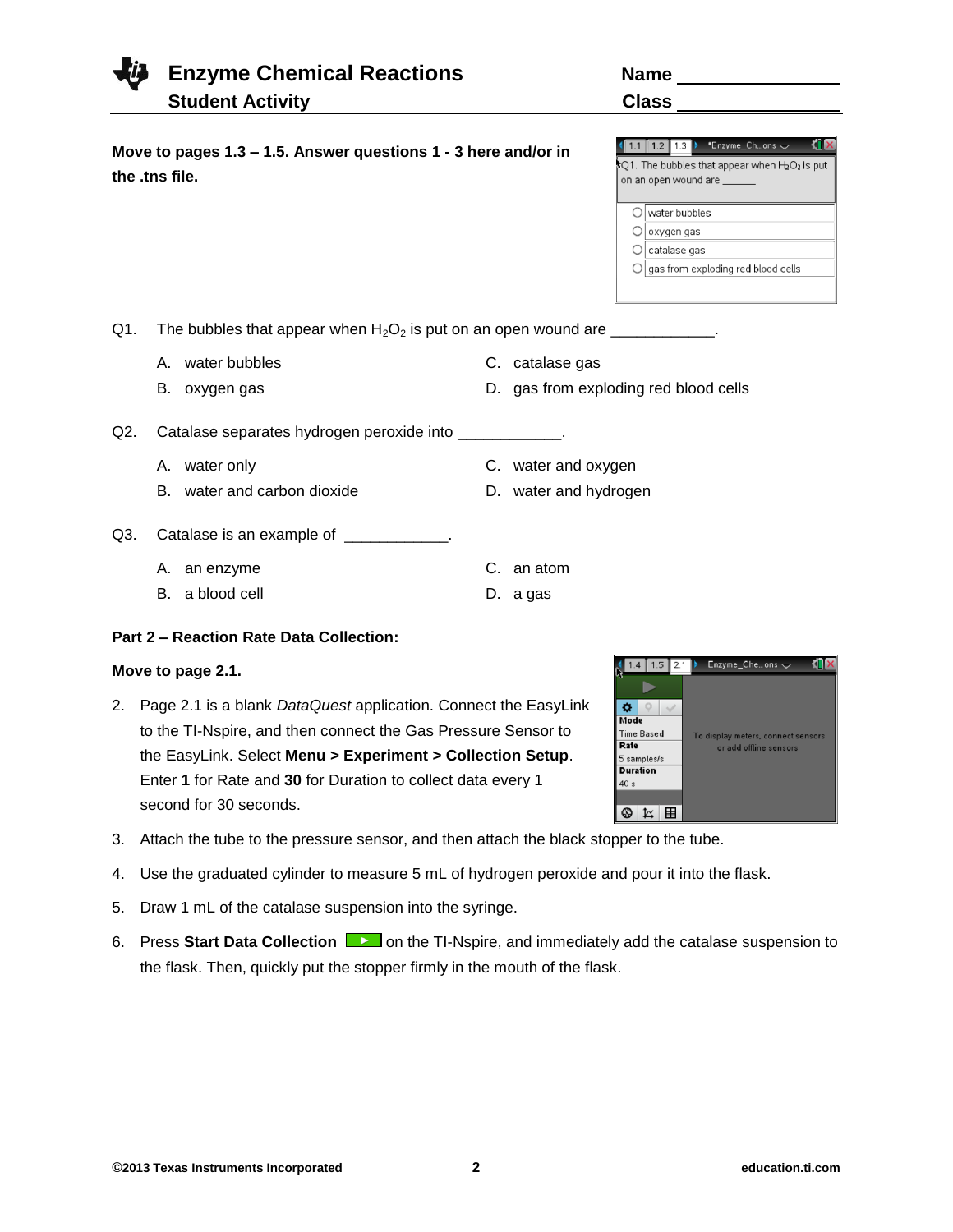# **Enzyme Chemical Reactions Name Student Activity Class 2008**

# **Move to page 2.2.**

- 7. View the collected data in the *Data & Statistics* application on page 2.2. Use the Entry Line to set the *x*-axis (horizontal axis) to the variable *run1.time* and the *y*-axis (vertical axis) to *run1.pressure*.
- 8. Use the **Moveable Line** tool **(Menu > Analyze > Add Moveable Line)** to fit a line to the collected data. Be sure to fit the line to the data collected during the initial phase of the chemical reaction.

#### **Move to page 3.2.**

9. Observe the slope of the fitted line to determine the rate at which the pressure of the gas changes. Record these data in the *Lists & Spreadsheets* application on page 3.2.

# **Part 3 – Manipulation of Reaction Variable:**

- 10. Modify a variable from the investigation in Part 2 and then repeat steps 1–9. You may want to modify any of the following variables:
	- Amount of hydrogen peroxide in the flask
	- Amount of enzyme added to the flask
	- Temperature of flask (placed in hot or cold water)
	- Type of enzyme used (use "boiled" enzyme instead)
- 11. Repeat the experiment from Part 2 with a modified variable and view the collected data on page 2.2. Be sure to rinse and dry the reaction flask between experiments.
- 12. For each set of newly collected data, determine the rate of reaction and record it on page 3.2.

#### **Part 4 – Analysis:**

## **Move to pages 4.1 – 4.6. Answer questions 4 - 9 here and/or in the .tns file.**

- Q4. In this activity, hydrogen peroxide was the catalyst that was used to speed up the reaction.
	- A. True B. False
- Q5. When you used boiled catalase, you probably noticed a very slow reaction rate. Predict why this happened.

| e) to fit a line to the co |  |           |  |  |                          |  |
|----------------------------|--|-----------|--|--|--------------------------|--|
| e of the chemical rea      |  |           |  |  |                          |  |
|                            |  |           |  |  | 2.2 3.1 3.2 > Enzyme_Che |  |
|                            |  | condition |  |  |                          |  |
|                            |  |           |  |  |                          |  |
|                            |  |           |  |  |                          |  |
| $\overline{2}$             |  |           |  |  |                          |  |
|                            |  |           |  |  |                          |  |



| סווופ      |  |
|------------|--|
| `<br>Jlass |  |
|            |  |

No numeric data

0.0 0.5 1.0 1.5 2.0 2.5 3.0 3.5 4.0 4.5

15 21 2.2 Enzyme\_Che...ons

 $4.0$ 

 $2.0$  $1.0$ 

 $\frac{1}{2}$  $3.0.$ 

 $\overline{4}$  $\overline{5}$